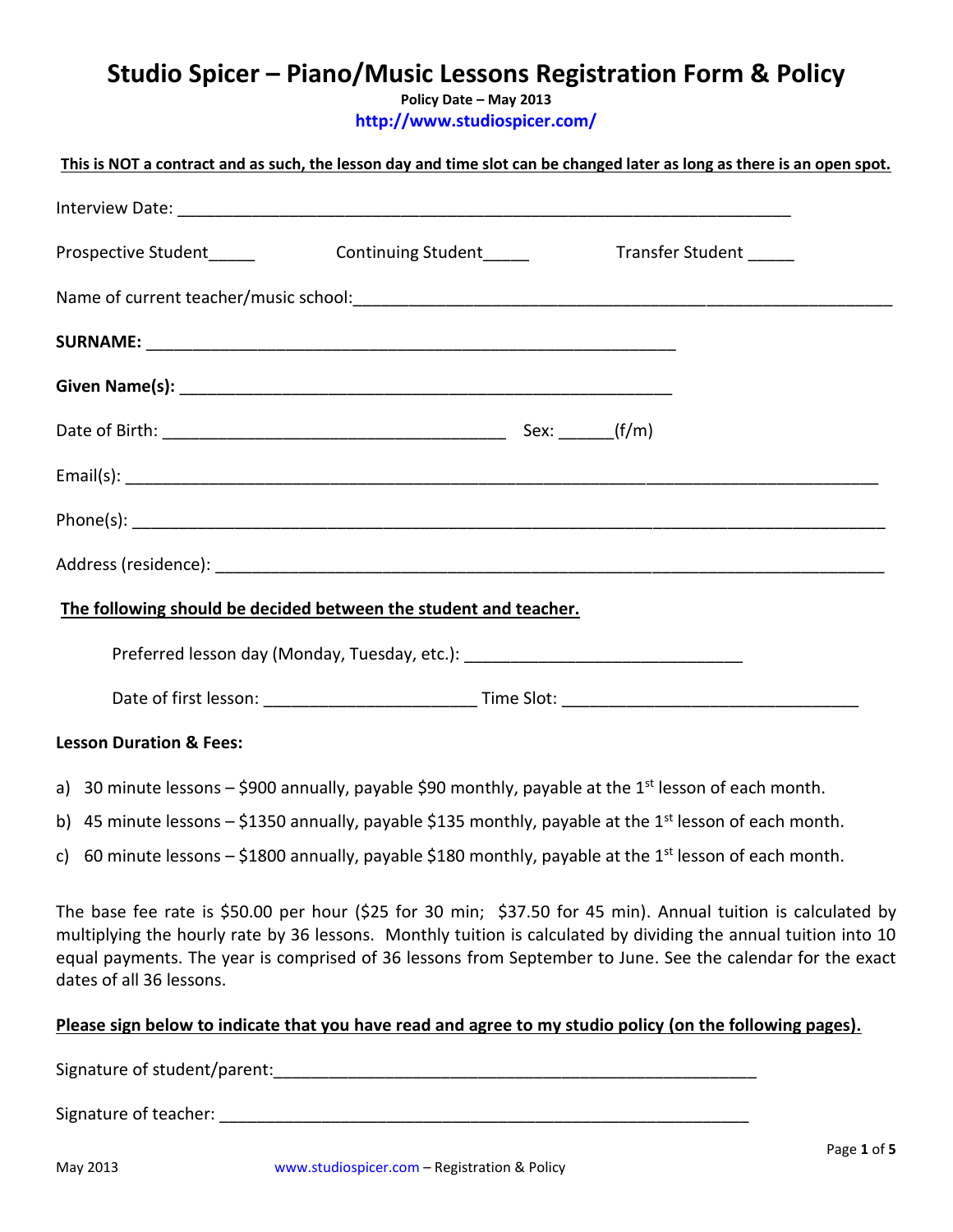# **Previous Piano Instruction / Musical Background**

Please indicate any previous music/piano lessons that you have had (grade/level achieved). Please indicate if you have had related musical experiences, such as singing in a church choir, school choir, played another instrument.

| <b>Current Skill Level:</b> Beginner / Intermediate / Advanced                                                                                             |  |  | (circle one)                                                                   |                                                                                                            |
|------------------------------------------------------------------------------------------------------------------------------------------------------------|--|--|--------------------------------------------------------------------------------|------------------------------------------------------------------------------------------------------------|
|                                                                                                                                                            |  |  |                                                                                |                                                                                                            |
| <b>Music Goals</b>                                                                                                                                         |  |  | <b>Formal</b> (traditional classical) _______ Leisure (popular, by ear) ______ |                                                                                                            |
| (OPTIONAL): Please briefly outline your interest and motivation for seeking piano/music lessons; what would<br>willing to reach your goals in piano/music? |  |  |                                                                                | you like to accomplish in piano lessons; what time-frame (how many months/years) do you think you might be |
|                                                                                                                                                            |  |  |                                                                                |                                                                                                            |
| 1. Are you interested in participating in public performance opportunities such as piano recitals?                                                         |  |  |                                                                                |                                                                                                            |
| 2. Are you interested in competing in music festivals? (Calgary Kiwanis Music Festival). ?_________                                                        |  |  |                                                                                |                                                                                                            |
| 3. Are you interested in taking formal piano examinations (Royal Conservatory)? __________                                                                 |  |  |                                                                                |                                                                                                            |
| Other Info                                                                                                                                                 |  |  |                                                                                |                                                                                                            |
| Here you can indicate any other information that you think I should know about you in order to better fulfill<br>your musical learning experience.         |  |  |                                                                                |                                                                                                            |
|                                                                                                                                                            |  |  |                                                                                |                                                                                                            |
| Referral - Where / how did you find me/Studio Spicer? (Please check one.)                                                                                  |  |  |                                                                                |                                                                                                            |
| Google ______ Other internet/web ______ ARMTA ______ APTA ______ Friend _____<br>Other:                                                                    |  |  |                                                                                |                                                                                                            |
| ARMTA = Alberta Registered Music Teachers' Association APTA = Alberta Piano Teachers' Association                                                          |  |  |                                                                                |                                                                                                            |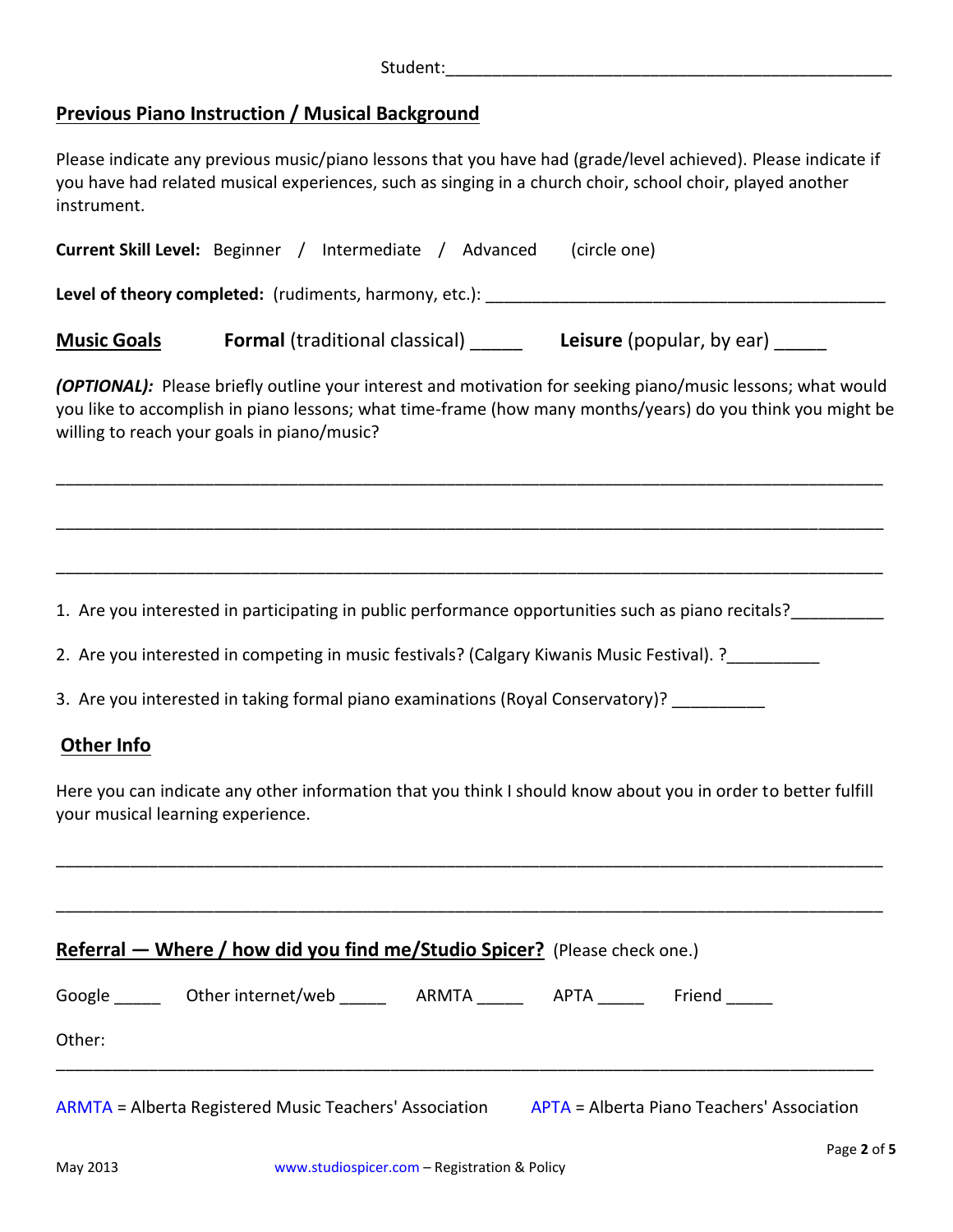

# **Business Policy for Studio Spicer**

#### **[www.studiospicer.com](http://www.studiospicer.com/)**

**Tim-Vincent SPICER, ARCT, BA, BEd, RMT [vincent.spicer@gmail.com](mailto:vincent.spicer@gmail.com)**

**Policy Date: May 2013 — this policy is subject to amendments as needed. \***

**GENERAL INFO** — I have developed the following policy as a means to guide the "business" side of operating a music studio. New students must complete the

[registration form;](http://www.studiospicer.com/pages/registration_form.htm) I use the information provided in order to:

**1)** Collect identification documentation from each student and/or responsible parent (to maintain accurate records of "who" is receiving instruction, "who" is paying); student's date of birth is required for students taking exams or participating in festivals.

**2)** Maintain receipts & financial records of fees, official class lists (required to report revenue for income tax).

**FEES** – see the [fees page](http://www.studiospicer.com/pages/pages/fees.htm) for current rates.

- Fees are due in advance, payable on the first lesson day of each month;
- Fees for missed lessons are not refunded; (this makes for difficult accounting and financial reporting);
- A set monthly fee will be determined based on the lesson duration (30 minutes, 45 minutes, etc.). The monthly fee is determined by dividing the annual tuition into 10 equal payments (Sept to June).
- Payment is accepted in the form of cash, cheque, money order or email transfer. Receipts for annual tuition are provided for each taxation year, in January and June.
- **Cheques should be made payable to: Vincent SPICER.**

#### **MISSED LESSONS** —

- Missed lessons for any reason other than illness are forfeited.
- **Example 10** Lessons missed due to illness or teacher absence will be credited toward the final  $(10^{th})$  payment in June if a make-up lesson isn't possible. A maximum of 3 "illness" excuses are accepted per year.
- If possible, a make-up lesson will be provided for a missed lesson if there is an open time slot in the schedule but this cannot be guaranteed.
- Students are encouraged to be punctual; students who arrive late might have that lesson shortened if I have another student booked immediately after his/her lesson time. Where possible, I will try to extend the lesson so that late students won't be shorted on lesson time, but it must be understood that this cannot be guaranteed.
- Missing lessons leads to poor progress and becomes discouraging for both student and teacher.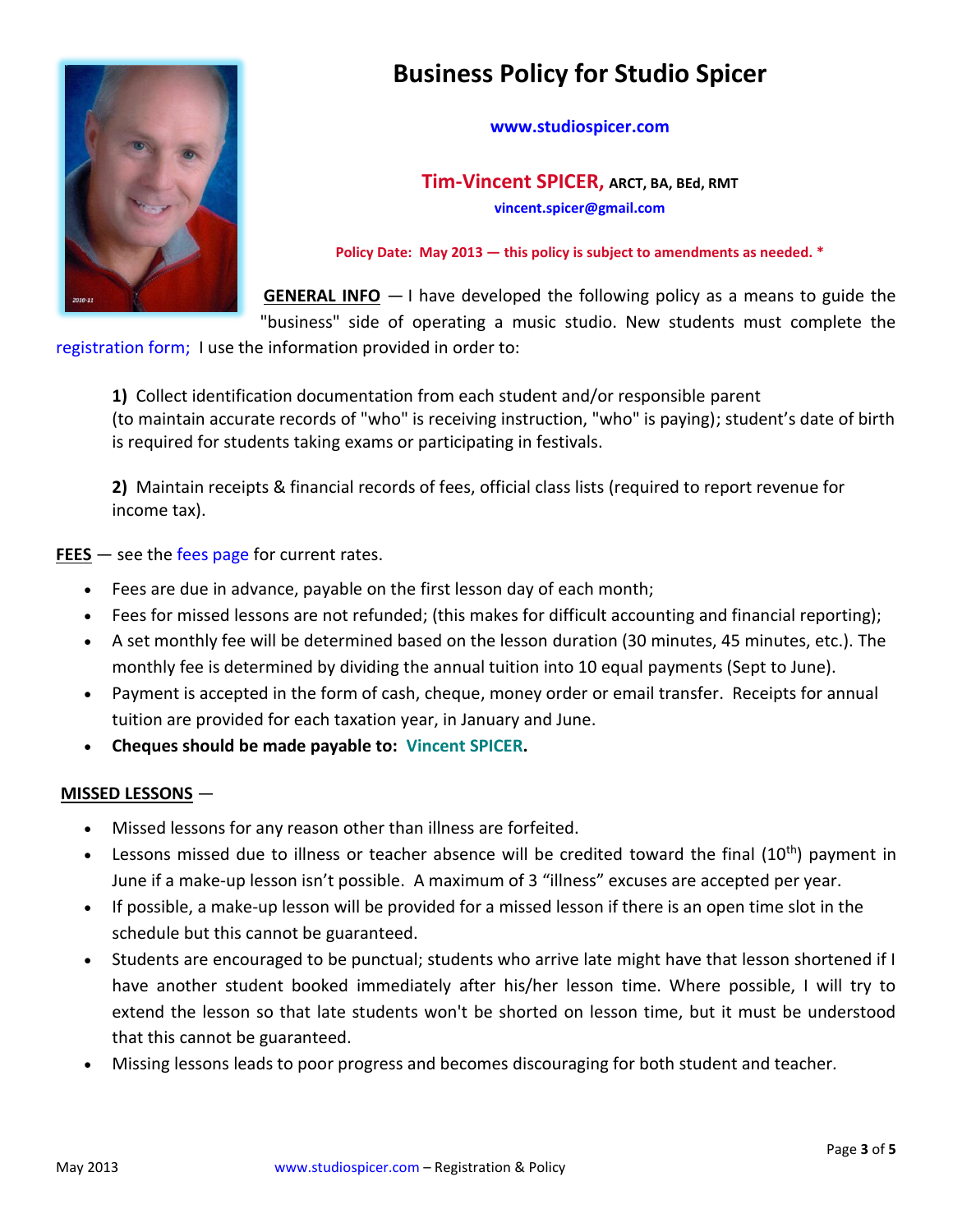## **Rationale for this policy regarding fees and missed lessons:**

I am interested in teaching serious students. I make a serious effort to provide quality instruction. I operate on the values of responsibility, accountability, ethics, commitment and discipline. Nonrefundable lesson fees paid in advance is further incentive to avoid absence which slows progress. Please understand that I am holding a specific lesson time slot for you on the agreement that attendance and payment of fees will be regular. Most institutions and studios have the policy of nonrefundable tuition. I am committed to reserving a lesson time slot for you; please be committed to show up for lessons.

### **DURING the LESSONS** —

- Lessons are once per week, typically 4 lessons per month, with a duration of 30, 45 or 60 minutes.
- I do not provide lessons "every  $2^{nd}$  week" or on any other ad-hoc or casual basis. I have experimented with such arrangements in the past and this has never been successful for making progress; furthermore, I can't have a time slot sitting "vacant" for half the time resulting in half the revenue.
- Lessons will be conducted at Studio Spicer, currently located at my residence. I do not travel.
- I have no daycare; parents please do not bring pre-school aged children to the lesson. It has been my experience that this is disruptive.
- Please do not bring snacks and drinks into the studio—this is lesson time.
- For younger children, parents are requested to be present for the duration of the lesson. There are two reasons for this:

**1)** This is for our mutual safety and protection. Parents can observe that my methods, behaviour and interaction, are always conducted in a caring, respectful and professional manner. Please advise me if there are any medical concerns such as epilepsy or seizures, asthma, diabetes, etc.

**2)** This allows more opportunity for teacher-parent communication, and most importantly, parents have the opportunity to know exactly the content of the lessons which will help parents reinforce the lesson practice at home. Parents can also see the progress of the student throughout the lesson.

### **PRACTICE TIME** —

I will recommend an appropriate amount of daily practice time that will be in line with the [music goals](http://www.studiospicer.com/pages/music_goals.htm) of the student. Success in music/piano requires a 3-way combined effort, between student, teacher and parent. Many students will make use of a music dictation book (or iPad if you are so inclined) to record progress of the lessons. Reasonable progress can be expected and enjoyed if the student has a piano at home or regular access to a keyboard. Students should follow the practice schedule that I prescribe; practice for most students should be daily (six days per week), but the duration and frequency will be prescribed based on individual needs. For example, a student preparing for a recital or exam will have different needs/requirements than someone who is taking piano lessons for leisure enjoyment. Remember that the ultimate goal in most cases is the emotional fulfillment and enjoyment that music gives us.